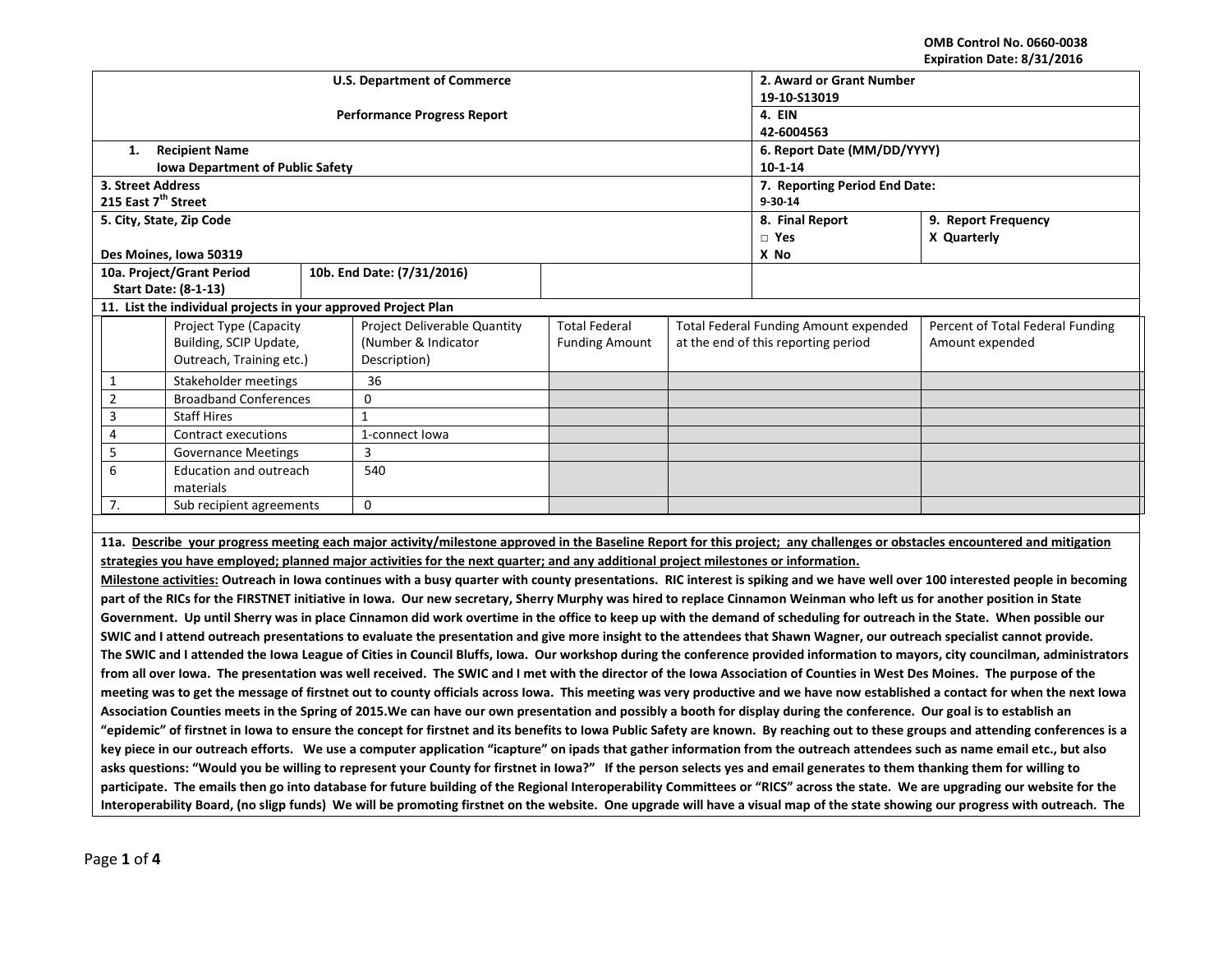**map will color code the county indicating whether or not we have conducted an outreach presentation in that county or not. Links will be included to register for an outreach presentation in the county. We are preparing for the State consultation in November at the embassy suites in Des Moines. SLIGP funds will be used for the expenses for the event. We are working closely with the ICN staff to prepare for the meeting.** 

**11b. If the project team anticipates requesting any changes to the approved Baseline Report in the next quarter, describe those below. Note that any substantive changes to the Baseline Report must be approved by the Department of Commerce before implementation.** 

**None at this time.**

**11c. Provide any other information that would be useful to NTIA as it assesses this project's progress.** 

**While we work with the outreach and follow firstnets progress, we can see that the outreach progress could come to the point when the grant expires; there will still be work to do depending on the firstnet build out. Please consider allowing extensions of the SLIGP grant past 2016 to give more time to align with the firstnets timeline.** 

**11d. Describe any success stories or best practices you have identified. Please be as specific as possible.**

**Our contacts with groups and associations in the state have given us more leverage with getting the message for firstnet. (state association of Counties, Iowa League of cities. )**

**12. Personnel** 

**12a. If the project is not fully staffed, describe how any lack of staffing may impact the project's time line and when the project will be fully staffed.**

**12b. Staffing Table**

| Job Title                                                                 |                                                                                                                                       |      | FTE %   | Project(s) Assigned                                    |       |          |                      |                | Change                 |
|---------------------------------------------------------------------------|---------------------------------------------------------------------------------------------------------------------------------------|------|---------|--------------------------------------------------------|-------|----------|----------------------|----------------|------------------------|
| DPS Interoperability Officer Sgt. Lampe                                   |                                                                                                                                       |      |         | 50% of wages paid by SLIGP funds for SLIGP activities  | No    |          |                      |                |                        |
| Administrative Assistant (secretary)                                      |                                                                                                                                       |      |         | 100% of wages paid by SLIGP funds for SLIGP activities |       |          |                      |                | No                     |
| Add Row<br>Remove Row<br>13. Subcontracts (Vendors and/or Sub recipients) |                                                                                                                                       |      |         |                                                        |       |          |                      |                |                        |
|                                                                           | 13a. Subcontracts Table – Include all subcontractors. The totals from this table must equal the "Subcontracts Total" in Question 14f. |      |         |                                                        |       |          |                      |                |                        |
| Name                                                                      | Subcontract Purpose                                                                                                                   | Type | RFP/RFQ | Contract                                               | Start | End Date | <b>Total Federal</b> | Total Matching | Project and % Assigned |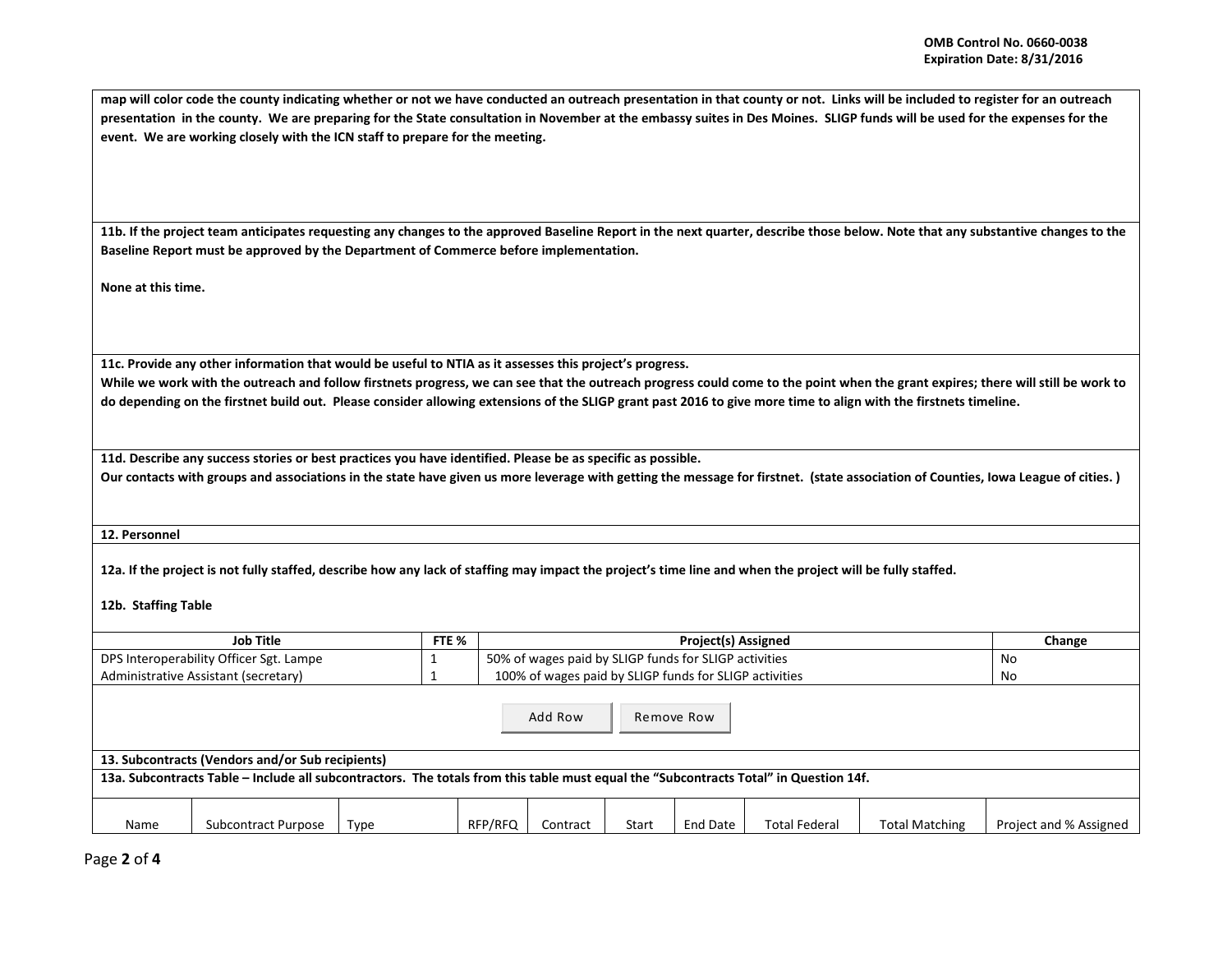|                        |                         | (Vendor/Subrec.) | <b>Issued</b><br>(Y/N) | Executed<br>(Y/N) | Date          |              | <b>Funds Allocated</b> | <b>Funds Allocated</b> |  |
|------------------------|-------------------------|------------------|------------------------|-------------------|---------------|--------------|------------------------|------------------------|--|
| Federal<br>Engineering | <b>SLIGP</b> activities | Vendor           | N                      | $\checkmark$      | $8 - 1 - 13$  | $3 - 1 - 15$ | 71,781                 | 17,945                 |  |
| Connect Iowa           | <b>SLIGP Outreach</b>   | Vendor           | ν                      |                   | $8 - 1 - 14$  | $8 - 1 - 15$ | 182,651                | 45,663                 |  |
| Unknown<br>vendor      | Phase 2                 | Vendor           | N                      | N                 |               | ٠            | 678,504                | 169,626                |  |
| Federal<br>Engineering | <b>SLIGP</b> activities | Vendor           | N                      | v                 | $4 - 7 - 14$  | $4 - 1 - 15$ | 162,000                | 40,500                 |  |
| <b>RICOH</b>           | Copier lease            | Vendor           | N                      | γ                 | $11 - 1 - 13$ | $10-31-16$   | 8,640                  | 2,160                  |  |

Add Row **Remove Row** 

**13b. Describe any challenges encountered with vendors and/or sub recipients.** 

## **14. Budget Worksheet**

Columns 2, 3 and 4 must match your current project budget for the entire award, which is the SF-424A on file. Only list matching funds that the Department of Commerce has already approved.

| Project Budget Element (1)                                                                    | <b>Federal Funds</b> | <b>Approved Matching</b> | <b>Total Budget</b> | <b>Federal Funds</b> | <b>Approved Matching Funds</b> | Total Funds Expended (7) |  |
|-----------------------------------------------------------------------------------------------|----------------------|--------------------------|---------------------|----------------------|--------------------------------|--------------------------|--|
|                                                                                               | Awarded (2)          | Funds (3)                | (4)                 | Expended (5)         | Expended (6)                   |                          |  |
| a. Personnel Salaries                                                                         | 183,805              | 45,951                   | 229,756             | 41.736               | 10.434                         | 52.170                   |  |
| b. Personnel Fringe Benefits                                                                  | 81,480               | 20,370                   | 101,850             | 16,463               | 4,116                          | 20,579                   |  |
| c. Travel                                                                                     | 215,652              | 53,913                   | 269,565             | 8,927                | 2,232                          | 11,159                   |  |
| d. Equipment                                                                                  |                      |                          |                     |                      |                                |                          |  |
| e. Materials/Supplies                                                                         | 42,833               | 10.709                   | 53.542              | 14.134               | 3,532                          | 17.666                   |  |
| . Subcontracts Total                                                                          | 1,103,576            | 275,894                  | 1,379,470           | 116,799              | 29,200                         | 145,999                  |  |
| g. Other                                                                                      | 28,912               | 7,228                    | 36,140              | 20,675               | 5,169                          | 25.844                   |  |
| h. Total Costs                                                                                | 1,656,258            | 414,065                  | 2,070,323           | 218,734              | 54,683                         | 273,417                  |  |
| i. % of Total                                                                                 | 80%                  | 20%                      | 100%                | 80%                  | 20%                            | 100%                     |  |
| .<br>.<br>$\cdot$ $\cdot$<br>. .<br>$\sim$ $\sim$ $\sim$<br>and the state of the state of the |                      |                          |                     |                      |                                |                          |  |

**15. Certification: I certify to the best of my knowledge and belief that this report is correct and complete for performance of activities for the purpose(s) set forth in the award documents.**